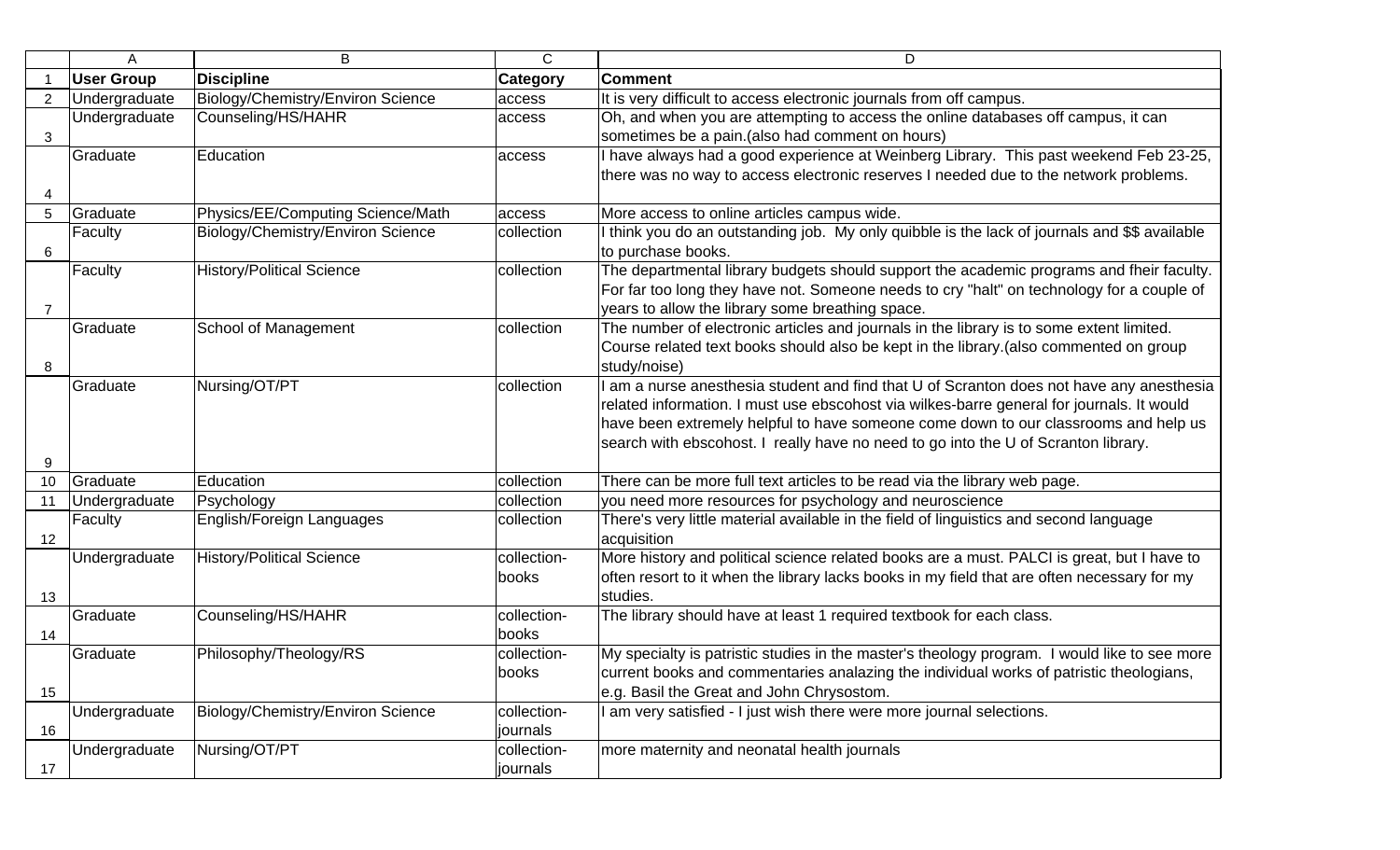|    | A                 | B                                         | $\mathsf{C}$ | D                                                                                                 |
|----|-------------------|-------------------------------------------|--------------|---------------------------------------------------------------------------------------------------|
|    | <b>User Group</b> | <b>Discipline</b>                         | Category     | <b>Comment</b>                                                                                    |
|    | Undergraduate     | Nursing/OT/PT                             | collection-  | More periodicals are needed in OT, like OT Practice and OT Advance                                |
| 18 |                   |                                           | journals     |                                                                                                   |
|    | Undergraduate     | Biology/Chemistry/Environ Science         | collection-  | I find it frustrating when I can only obtain the abstract of a really good article online through |
| 19 |                   |                                           | journals     | the library database.                                                                             |
|    | Undergraduate     | Biology/Chemistry/Environ Science         | food         | I think it would be a good idea to have a snack bar or something in the library--to promote       |
| 20 |                   |                                           |              | healthy snacking instead vending machine junk food.                                               |
| 21 | Graduate          | Education                                 | group study  | The environment is comfortable. Sometimes there is not enough study rooms.                        |
| 22 | Undergraduate     | Nursing/OT/PT                             | group study  | The library has some group study rooms, but many are not available all the time.                  |
| 23 | Undergraduate     | <b>History/Political Science</b>          | group study  | There needs to be more study space for finals.                                                    |
|    | Undergraduate     | School of Management                      | group study  | It would be nice if the library had more study rooms for those people who absolutely need         |
|    |                   |                                           |              | to discuss their work. People talking in the library is so distracting and negates the whole      |
| 24 |                   |                                           |              | point of the library as a study place.                                                            |
|    | Undergraduate     | Philosophy/Theology/RS                    | group study  | The group study rooms are often full of one or two individuals making it often difficult for a    |
| 25 |                   |                                           |              | group to utilize these facilities.                                                                |
|    | Undergraduate     | Biology/Chemistry/Environ Science         | group study  | I think the library should be expanded and have more quiet room options because they all          |
| 26 |                   |                                           |              | fill up almost every day.                                                                         |
| 27 | Undergraduate     | Nursing/OT/PT                             | group study  | There are not enough study rooms for group studying!!!                                            |
| 28 | Undergraduate     | Biology/Chemistry/Environ Science         | group study  | I think if it were at all possible to have some more study rooms.                                 |
|    | Undergraduate     | Biology/Chemistry/Environ Science         | group study  | The librarians are very helpful and I can almost always find a quiet place to study, but          |
| 29 |                   |                                           |              | group study areas are always limited                                                              |
|    | Undergraduate     | <b>History/Political Science</b>          | group study  | More group study rooms, however, when creating spaces where people are going to be                |
|    |                   |                                           |              | speaking perhaps the walls should be sound proof because it is distracting to hear others         |
|    |                   |                                           |              | talk while you are trying to study. Copy machines in (comment ended here)                         |
| 30 |                   |                                           |              |                                                                                                   |
|    | Faculty           | <b>History/Political Science</b>          | group study  | Excellent services as always. My one (big) regret is that there are no individual study           |
|    |                   |                                           |              | rooms for individual faculty. If I had one, I would run over there in between classes to get      |
| 31 |                   |                                           |              | grading and research done.                                                                        |
|    | Undergraduate     | Biology/Chemistry/Environ Science         | group study  | I wish that there were more community group study rooms available in the library for group        |
|    |                   |                                           |              | studying. I enjoy the fourth floor quiet study room and go there for a place to study away        |
| 32 |                   |                                           |              | from noise very often                                                                             |
|    |                   | Undergraduate Communications / Journalism | group study  | more restrictions should be placed on group study rooms. During finals week people like           |
|    |                   |                                           |              | to reserve a study room when the library opens and stay there all day. This would not be a        |
|    |                   |                                           |              | problem if these people were studying, but it seems there are more rooms empty with               |
| 33 |                   |                                           |              | belongings in it than there are with people using them.                                           |
|    | Undergraduate     | Biology/Chemistry/Environ Science         | group study  | Could possibly use more group study rooms. Most of these rooms are frequently occupied.           |
| 34 |                   |                                           |              |                                                                                                   |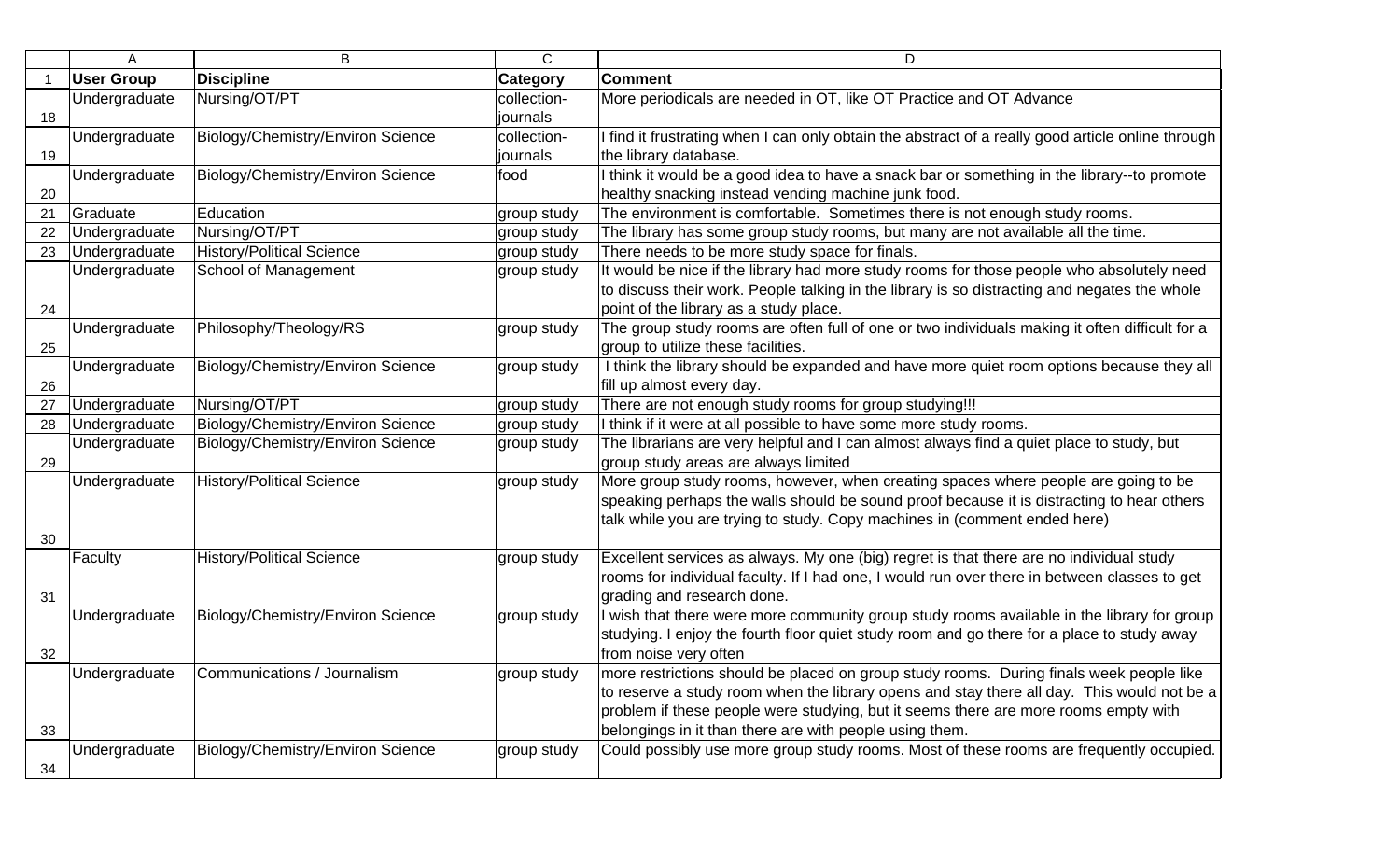|    | A                 | B                                 | $\mathsf{C}$ | D                                                                                                 |
|----|-------------------|-----------------------------------|--------------|---------------------------------------------------------------------------------------------------|
|    | <b>User Group</b> | <b>Discipline</b>                 | Category     | <b>Comment</b>                                                                                    |
|    | Undergraduate     | Communications / Journalism       | group study  | I am concerned about the need for more quiet spaces as well as the need for more                  |
| 35 |                   |                                   |              | community space for group learning and group study. (also commented on hours)                     |
|    | Undergraduate     | Biology/Chemistry/Environ Science | hours        | It would also be nice if the library stayed open for 24 hours during Dead Week (week              |
|    |                   |                                   |              | before finals) and Finals Week. The library is here for us, and most would agree that it is a     |
|    |                   |                                   |              | good idea to keep it open 24 hours during such time periods (also commented on access)            |
| 36 |                   |                                   |              |                                                                                                   |
|    | Undergraduate     | Counseling/HS/HAHR                | hours        | I have no problems with the library, other than that sometimes it seems that it closes too        |
| 37 |                   |                                   |              | early. Extended hours, especially during midterms and finals, would be nice.                      |
|    | Undergraduate     | School of Management              | hours        | i think they should have tables open late at night because i hate the prodeo rooom. I cant        |
| 38 |                   |                                   |              | do work in the cubbies.                                                                           |
|    | Undergraduate     | Communications / Journalism       | hours        | I feel that the library hours should be changed. The library closes too early during the week     |
|    |                   |                                   |              | and should definetly be open 24 hours during finals. I feel that the library should close at 2    |
|    |                   |                                   |              | during the week because this would better provide students who are studying on the 2-5            |
|    |                   |                                   |              | floors enough room to do so. The pro deo room is not sufficient in providing adequate             |
|    |                   |                                   |              | study space. I suggest that public safety should patrol the library when the librarians           |
| 39 |                   |                                   |              | leave for the night.                                                                              |
|    | Undergraduate     | Communications / Journalism       | hours        | (Commneted on group study as well) However, I am most concerned about the hours at                |
| 40 |                   |                                   |              | the library. I would like to see the whole library open until midnight or later.                  |
|    | Undergraduate     | Biology/Chemistry/Environ Science | information  | It is very hard to find full text journal articals or periodicals using the electronic sources of |
| 41 |                   |                                   | literacy     | the Wienberg memorial library.                                                                    |
|    | Graduate          | Nursing/OT/PT                     | information  | Journal articles are also somewhat hard to find online (also had comment about group              |
| 42 |                   |                                   | literacy     | study rooms).                                                                                     |
|    | Faculty           | Nursing/OT/PT                     | information  | The orientation to the library and resources is very helpful and presented in a user freindly     |
| 43 |                   |                                   | literacy     | fashion.                                                                                          |
|    | Graduate          | Philosophy/Theology/RS            | information  | Some of the databases I have tried to use (e.g. Proquest and LexisNexis) are confusing --         |
|    |                   |                                   | literacy     | as much to the librarians as to me. This has slowed considerably my efforts to conduct            |
|    |                   |                                   |              | academic research. I think those web sites are poorly constructed.                                |
| 44 |                   |                                   |              |                                                                                                   |
|    | Undergraduate     | Counseling/HS/HAHR                | information  | The library seems to be moving in the right direction. Everytime I use the system it gets         |
| 45 |                   |                                   | literacy     | easier and easier                                                                                 |
|    | Graduate          | Nursing/OT/PT                     | information  | The library should make it easier for students to find materials related to their majors          |
| 46 |                   |                                   | literacy     | through better advertisement and placement of online journals.                                    |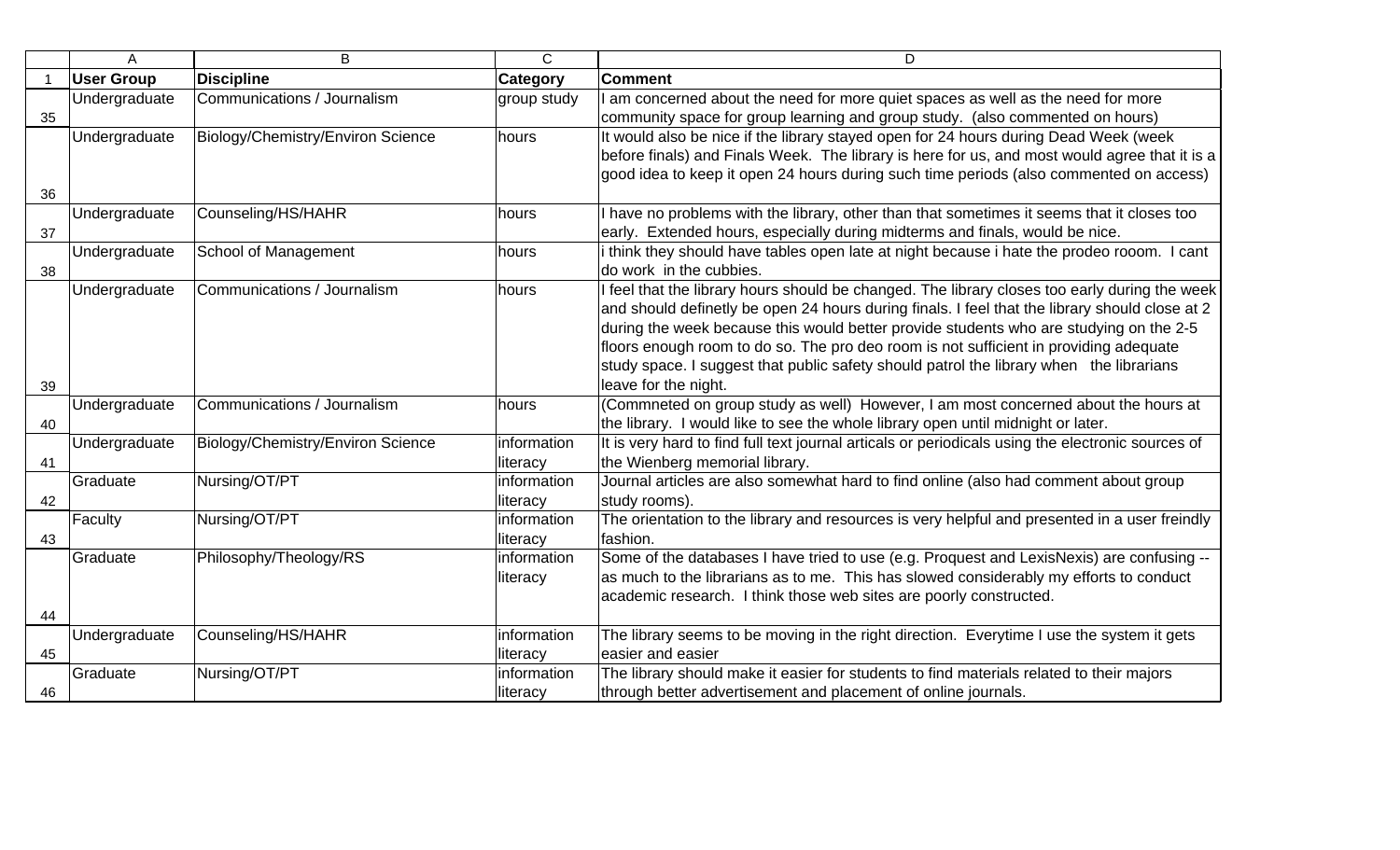|    | A                 | B                                 | C                       | D                                                                                                                                                                                                                                                                                                                                                                                                                                                                                                                                                                                                                                                                                                                                                                                                                                                                                                                                 |
|----|-------------------|-----------------------------------|-------------------------|-----------------------------------------------------------------------------------------------------------------------------------------------------------------------------------------------------------------------------------------------------------------------------------------------------------------------------------------------------------------------------------------------------------------------------------------------------------------------------------------------------------------------------------------------------------------------------------------------------------------------------------------------------------------------------------------------------------------------------------------------------------------------------------------------------------------------------------------------------------------------------------------------------------------------------------|
|    | <b>User Group</b> | <b>Discipline</b>                 | <b>Category</b>         | <b>Comment</b>                                                                                                                                                                                                                                                                                                                                                                                                                                                                                                                                                                                                                                                                                                                                                                                                                                                                                                                    |
|    | Faculty           | Nursing/OT/PT                     | information<br>literacy | When persuing my undergraduate and graduate degrees as an on campus user of the<br>library resources, I was extremely pleased. Now, the majority of my coursework is done<br>distanced-based, and, as I persue a clinical doctorate, I am required to use other outside<br>reasources to gain current references in relation to the material discussed in class.<br>However, I am still learning the electronic database, and feel that as I become more<br>comfortable with the system, I will better utilize the Weinberg resources.                                                                                                                                                                                                                                                                                                                                                                                            |
| 47 |                   |                                   |                         |                                                                                                                                                                                                                                                                                                                                                                                                                                                                                                                                                                                                                                                                                                                                                                                                                                                                                                                                   |
| 48 | Undergraduate     | Nursing/OT/PT                     | information<br>literacy | The human resources/services and facilities are excellent. My problems are primarily<br>related to retrieving articles from electronic journals. There are often many steps<br>necessitating having several windows open and the availability information is sometimes<br>unreliable. Thank you.                                                                                                                                                                                                                                                                                                                                                                                                                                                                                                                                                                                                                                  |
| 49 | Faculty           | Biology/Chemistry/Environ Science | negative                | during finals the library gets too packed and hot                                                                                                                                                                                                                                                                                                                                                                                                                                                                                                                                                                                                                                                                                                                                                                                                                                                                                 |
| 50 | Undergraduate     | Education                         | negative                | THIS LIBRARY IS TOO LIMITED.                                                                                                                                                                                                                                                                                                                                                                                                                                                                                                                                                                                                                                                                                                                                                                                                                                                                                                      |
| 51 | Faculty           | Philosophy/Theology/RS            | negative                | When I returned a book via the after hours "drop off-box" the library system sent me<br>several emails requesting I still did not return the book. I replyed to the messege each time<br>and was ignored. My late fee rose to 70 dollars and I had to contact the library in person to<br>have the affair resolved. I felt this was a great inconvience.                                                                                                                                                                                                                                                                                                                                                                                                                                                                                                                                                                          |
| 52 | Graduate          | Philosophy/Theology/RS            | negative                | too obsessed with technology; otherwise great service                                                                                                                                                                                                                                                                                                                                                                                                                                                                                                                                                                                                                                                                                                                                                                                                                                                                             |
| 53 | Undergraduate     | School of Management              | negative                | they are just satisfactory                                                                                                                                                                                                                                                                                                                                                                                                                                                                                                                                                                                                                                                                                                                                                                                                                                                                                                        |
| 54 | Undergraduate     | English/Foreign Languages         | noise                   | I am frequently annoyed by the level of noise (and rudeness) in the library. Last week a<br>student was dozing on a couch with his ipod blasting while students were trying to study.<br>Other times it's students just using the library to visit, and other times it's cell phone<br>conversations, although I have to admit that this year I've noticed less of that. I dread<br>having to go to the library and resent so many materials being "library use only" when I<br>would have a quieter and more comfortable place to use them elsewhere.                                                                                                                                                                                                                                                                                                                                                                            |
| 55 | Undergraduate     | <b>School of Management</b>       | noise                   | I'm at the library a great deal during the semester preparing for important exams. It's<br>usually quiet during these times of the year. However, when finals roll around, I don't<br>appreciate the loud noise that comes with them. I should not have to move my study<br>position because of other people having conversations which are totally irrelavant to their<br>studies. Some sort of action should be taken to prevent this from occuring further. I am<br>usually found on the 3rd floor, somewhere where I would think there would be quiet and<br>peace of mind. This is not the case though, as I find myself getting even more stressed<br>when I hear people talking. The group tables should be moved elsewhere and in the back<br>study rooms people should not be talking loud enough for me to hear them- that is quite<br>absurd. Thank you for your time and I hope that you consider my problem at hand. |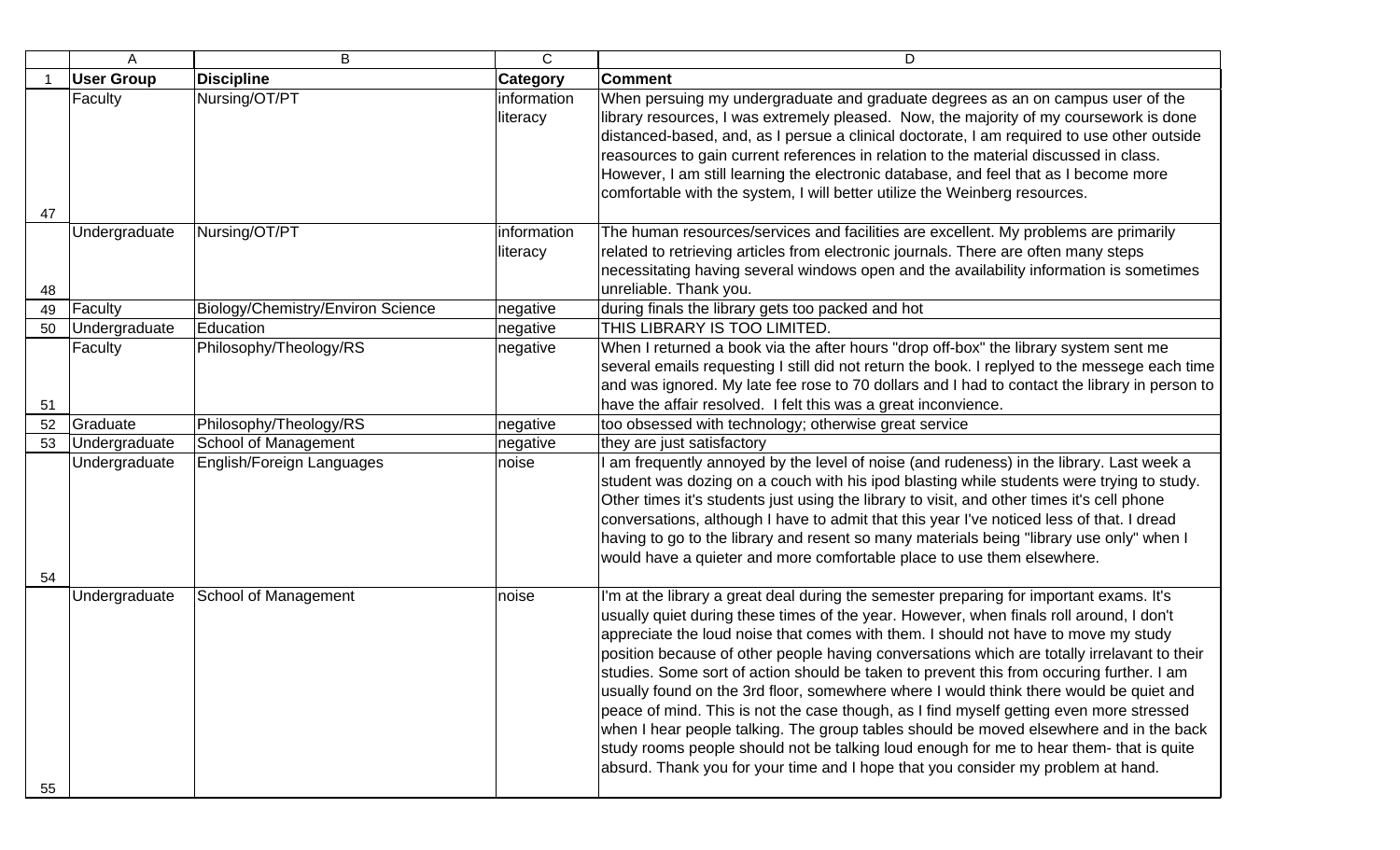|    | A                 | В                                 | $\mathsf{C}$    | D                                                                                            |
|----|-------------------|-----------------------------------|-----------------|----------------------------------------------------------------------------------------------|
|    | <b>User Group</b> | <b>Discipline</b>                 | <b>Category</b> | <b>Comment</b>                                                                               |
|    | Undergraduate     | School of Management              | noise           | Somehow try to enforce no talking on upper floors. people tlak like there at the mall up     |
| 56 |                   |                                   |                 | there.                                                                                       |
|    | Graduate          | School of Management              | noise           | It would be nice if the library had more study rooms for those people who absolutely need    |
|    |                   |                                   |                 | to discuss their work. People talking in the library is so distracting and negates the whole |
| 57 |                   |                                   |                 | point of the library as a study place.                                                       |
|    | Undergraduate     | <b>School of Management</b>       | noise           | Groups studying outside the Group Study Room should be instructed to stay as quiet as        |
| 58 |                   |                                   |                 | possible. Unfortunately they don't - especially on the second floor.                         |
|    | Undergraduate     | Philosophy/Theology/RS            | noise           | don't normally work in the library because other students are normally very rude and         |
|    |                   |                                   |                 | create too much noise for me to concentrate. The quiet study rooms are nice but they are     |
|    |                   |                                   |                 | almost never available, especially when I need one for a group project. It is simply easier  |
| 59 |                   |                                   |                 | for me to take out the books I need and work at home.                                        |
|    | Undergraduate     | Biology/Chemistry/Environ Science | noise           | The workers on the second floor of the library are disruptive to study habits sometimes. I   |
|    |                   |                                   |                 | understand that they need to answer questions, that is their job, but should they not do so  |
|    |                   |                                   |                 | in a reasonable tone of voice? Also they come out of their offices only to laugh and talk    |
|    |                   |                                   |                 | loudly among each other. Finally, I wish that there was more enforcement of quiet in the     |
|    |                   |                                   |                 | library, yes not talking on cell phones is a good idea but someone wispering on a phone is   |
|    |                   |                                   |                 | less disruptive than a table of people laughing about last weekend's drunken adventures.     |
| 60 |                   |                                   |                 |                                                                                              |
|    | Undergraduate     | Biology/Chemistry/Environ Science | noise           | Please do something about people on their cell phones. It is annoying those who are          |
| 61 |                   |                                   |                 | studying.                                                                                    |
|    | Undergraduate     | School of Management              | noise           | During finals week it can get noisy. More staff members should walk around and keep          |
| 62 |                   |                                   |                 | people silent                                                                                |
| 63 | Undergraduate     | School of Management              | positive        | always had great help at the library                                                         |
|    | Undergraduate     | Nursing/OT/PT                     | positive        | The library offers great services for accessing information and acquiring texts which are    |
| 64 |                   |                                   |                 | not available on campus.                                                                     |
| 65 | Undergraduate     | Undecided                         | positive        | I love the library                                                                           |
| 66 | Undergraduate     | School of Management              | positive        | enjoy working from the library and the resources available are very helpful.                 |
| 67 | Graduate          | Nursing/OT/PT                     | positive        | really am at the library every single day and it's definitely where I am most efficient      |
|    | Undergraduate     | Philosophy/Theology/RS            | positive        | I find libraries easier to use now that I have returned for a 2nd Master's degree. I like    |
|    |                   |                                   |                 | JAVA City, and the cozy study areas. I personally retire the the 5th floor, as that is where |
|    |                   |                                   |                 | my section is, and study there. The sunlight coming through the large ceiling to floor       |
| 68 |                   |                                   |                 | windows on the first floor are too much for me neurologically.                               |
| 69 | Faculty           | Counseling/HS/HAHR                | positive        | Like the fact that you can purchase a used book in the library.                              |
|    | Undergraduate     | English/Foreign Languages         | positive        | I'm very impressed by library services--always beyond what I expect. And the people are      |
|    |                   |                                   |                 | fantastic, always so patient with requests. The interlibrary loan service has been of        |
| 70 |                   |                                   |                 | enormous help in my research.                                                                |
| 71 | Undergraduate     | Education                         | positive        | I love the library.                                                                          |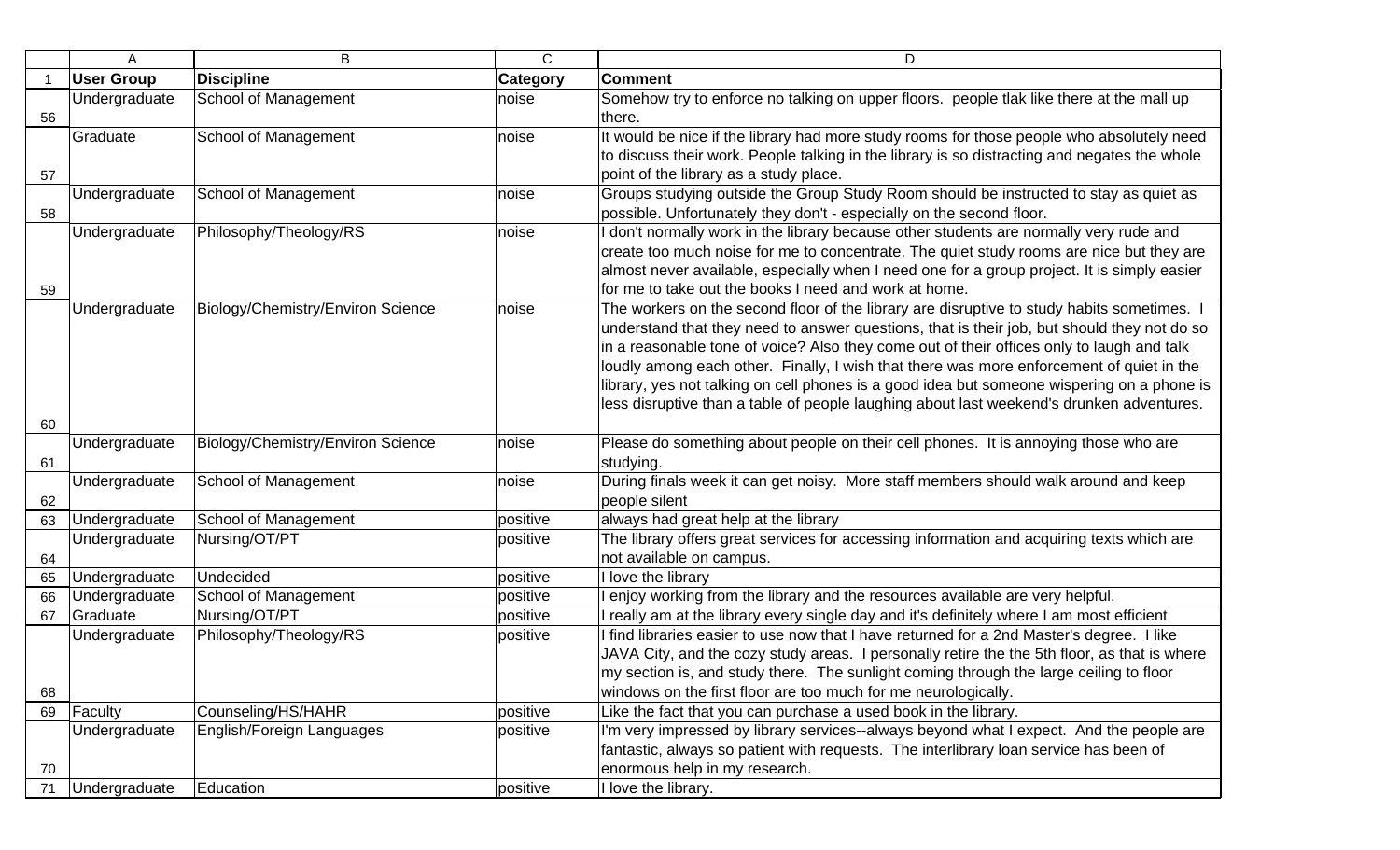|    | A                              | B                                 | $\mathsf{C}$ | D                                                                                                     |
|----|--------------------------------|-----------------------------------|--------------|-------------------------------------------------------------------------------------------------------|
|    | <b>User Group</b>              | <b>Discipline</b>                 | Category     | <b>Comment</b>                                                                                        |
|    | Undergraduate                  | School of Management              | positive     | The library was one of the very first things that caught my attention at this school. It is a         |
| 72 |                                |                                   |              | great facility and is something I tell others when they look at this school.                          |
|    | Undergraduate                  | School of Management              | positive     | The Library has met or exceeded all my expectations. There is a diverse amount of                     |
| 73 |                                |                                   |              | information contained there, with both academic and personal interests represented.                   |
|    | Undergraduate                  | <b>History/Political Science</b>  | positive     | I have always been pleased with the library services, as well as the set up of the library. I         |
|    |                                |                                   |              | only ever once had trouble finding something, a microfiche of a relatively obscure text, but          |
| 74 |                                |                                   |              | the library staff was quite helpful.                                                                  |
|    | Graduate                       | Biology/Chemistry/Environ Science | positive     | The library is amazing, always has the information I need and the people working there are            |
|    |                                |                                   |              | always willing to help me find what I need if I can not manage on my own. Best study                  |
| 75 |                                |                                   |              | atmosphere ever!                                                                                      |
| 76 | Undergraduate                  | School of Management              | positive     | The library is great here at the University. I have no complaints at all.                             |
|    | Undergraduate                  | Biology/Chemistry/Environ Science | positive     | the library has good information which is usually easy to find, and there is always help              |
| 77 |                                |                                   |              | available.                                                                                            |
| 78 | Graduate                       | Education                         | positive     | The library is great!                                                                                 |
|    | Undergraduate                  | Nursing/OT/PT                     | positive     | I feel the library provides the necessary materials for me to complete research projects as           |
|    |                                |                                   |              | well as obtain information for my master's thesis. I also have noted that the staff is very           |
|    |                                |                                   |              | efficient in answering questions i have concerning the materials provided in the library.             |
| 79 |                                |                                   |              |                                                                                                       |
| 80 | Graduate                       | Nursing/OT/PT                     | positive     | I think the library meets all my needs as a student                                                   |
|    | Undergraduate                  | Education                         | positive     | I find that the Library is an excellent resource and is capable of supporting doctoral                |
| 81 |                                |                                   |              | research adn graduate study.                                                                          |
|    | Undergraduate                  | Education                         | positive     | The overall quality and service of the library has definitely met my needs and expectations           |
| 82 |                                |                                   |              | during the past three and a half years.                                                               |
| 83 | Undergraduate                  | Communications / Journalism       | positive     | The Library is a comfortalbe place, I like it. I like the certain amount of free prints!              |
| 84 | Graduate                       | Education                         | positive     | The library is a great place to study and gather information.                                         |
|    | Undergraduate                  | Counseling/HS/HAHR                | positive     | I have never actually visited the library in person. All of my access has been electronic.            |
|    |                                |                                   |              | Therefore, I have no information or opinion about the atmosphere or physical comforts of              |
|    |                                |                                   |              | the library. I have had no difficulties with remote access to library resources.                      |
| 85 |                                |                                   |              |                                                                                                       |
| 86 | Undergraduate                  | School of Management              | positive     | the library has helped me stay on top of my school work                                               |
| 87 | Undergraduate                  | Biology/Chemistry/Environ Science | positive     | The Weinberg Memorial Library is very useful.                                                         |
| 88 | Undergraduate                  | Communications / Journalism       | positive     | Nothing really, I'm satisfied.                                                                        |
| 89 | Undergraduate<br>Undergraduate | Biology/Chemistry/Environ Science | positive     | good survey<br>The UofS library is an awesome place to get work done! It has a great set of employees |
|    |                                | Counseling/HS/HAHR                | positive     |                                                                                                       |
| 90 |                                |                                   | positive     | that help all the students!                                                                           |
|    | Undergraduate                  | School of Management              |              | This survey used language that made it difficult to decipher what exactly it was asking.              |
| 91 |                                |                                   |              | Otherwise, library is doing a good job.                                                               |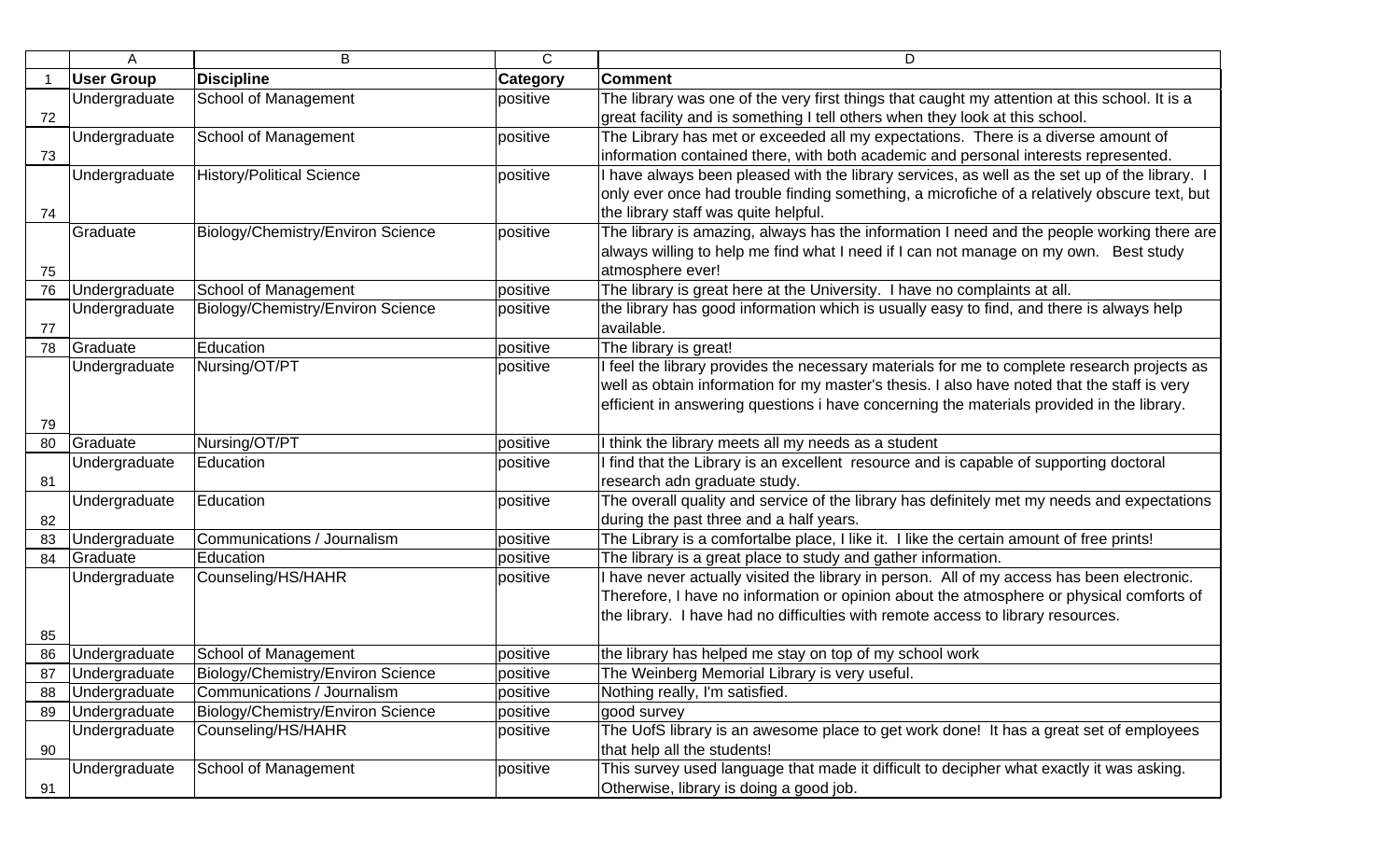|     | A                 | B                                 | $\mathsf C$ | D                                                                                              |
|-----|-------------------|-----------------------------------|-------------|------------------------------------------------------------------------------------------------|
|     | <b>User Group</b> | <b>Discipline</b>                 | Category    | <b>Comment</b>                                                                                 |
|     | Faculty           | Physics/EE/Computing Science/Math | positive    | prior to my recent enrollment as a non-trad student, I made use of the library as a LCLS       |
|     |                   |                                   |             | user. The library is fantastic (and I can be picky about libraries -- my father was a college  |
| 92  |                   |                                   |             | librarian!).                                                                                   |
| 93  | Undergraduate     | Physics/EE/Computing Science/Math | positive    | To quote Tony the Tiger, THEY'RE GREAAAAAT!                                                    |
|     | Undergraduate     | Nursing/OT/PT                     | positive    | I believe the library is a good source of information and technology that I do not take full   |
|     |                   |                                   |             | advantage of. I also believe that the library is a good source of quiet space, and I get a lot |
| 94  |                   |                                   |             | of work done when I am in there.                                                               |
|     | Graduate          | School of Management              | positive    | I really like going to the library. Its a great/comfortabe place to focus on my school work. I |
|     |                   |                                   |             | like that there are places I can study individually as well as with a group of people. (Java   |
| 95  |                   |                                   |             | city is my hero)                                                                               |
|     | Graduate          | School of Management              | positive    | I am quite satisfied with the way I am treated at the library. The prodeo room and group       |
| 96  |                   |                                   |             | study rooms at 4th floor are best.                                                             |
| 97  | Undergraduate     | Undecided                         | positive    | great service                                                                                  |
| 98  | Undergraduate     | Undecided                         | positive    | the library has been very helpful this year                                                    |
| 99  | Undergraduate     | <b>History/Political Science</b>  | positive    | THE LIBRARY RULES                                                                              |
| 100 | Undergraduate     | Physics/EE/Computing Science/Math | positive    | great service and knowlegdable librarians                                                      |
|     | Undergraduate     | <b>History/Political Science</b>  | printers    | Also there needs to be more printers available to students.(also had comment about study       |
| 101 |                   |                                   |             | space) Otherwise, everyone is friendly and always willing to help.                             |
|     | Undergraduate     | School of Management              | printers    | I've never once had a problem with any aspect of the library. We should be able to print       |
| 102 |                   |                                   |             | more pages! (For free from our RoyalCard)                                                      |
|     | Undergraduate     | English/Foreign Languages         | printers;   | The second floor printers are out of order too often. There are several computers (the         |
| 103 |                   |                                   | computers   | white ones) which are to slow to bother using and should be replaced.                          |
|     | Undergraduate     | <b>History/Political Science</b>  | staff       | Thank you for all that you do. One suggestion: the Library Circulation desk staff, especially  |
| 104 |                   |                                   |             | on the weekend, are there to help students - not frustrate them.                               |
| 105 | Graduate          | School of Management              | staff       | The staff is extremely kind and helpful                                                        |
| 106 | Graduate          | Counseling/HS/HAHR                | staff       | The librarians have always been very helpful and willing to help me.                           |
|     | Undergraduate     | Nursing/OT/PT                     | staff       | My major did not require me to use the library sources much, but I used it as a place to       |
| 107 |                   |                                   |             | study. When I did need to use resources, the staff was always willing to help.                 |
|     | Undergraduate     | Biology/Chemistry/Environ Science | staff       | In general, the older employees at the library are more educated on the resources than the     |
|     |                   |                                   |             | students who work there. Often the students seem very unfamiliar with the resources, and       |
| 108 |                   |                                   |             | are usually unable to answer questions.                                                        |
| 109 | Undergraduate     | Education                         | staff       | The library staff is very helpful and friendly.                                                |
|     | Faculty           | English/Foreign Languages         | staff       | If I ever have a question that needs answering, I'm always given the help I need whether       |
|     |                   |                                   |             | it's students or adults; the library staff is incredibly helpful and always willing.           |
| 110 |                   |                                   |             |                                                                                                |
| 111 | Undergraduate     | English/Foreign Languages         | staff       | The library staff and faculty members are always helpful.                                      |